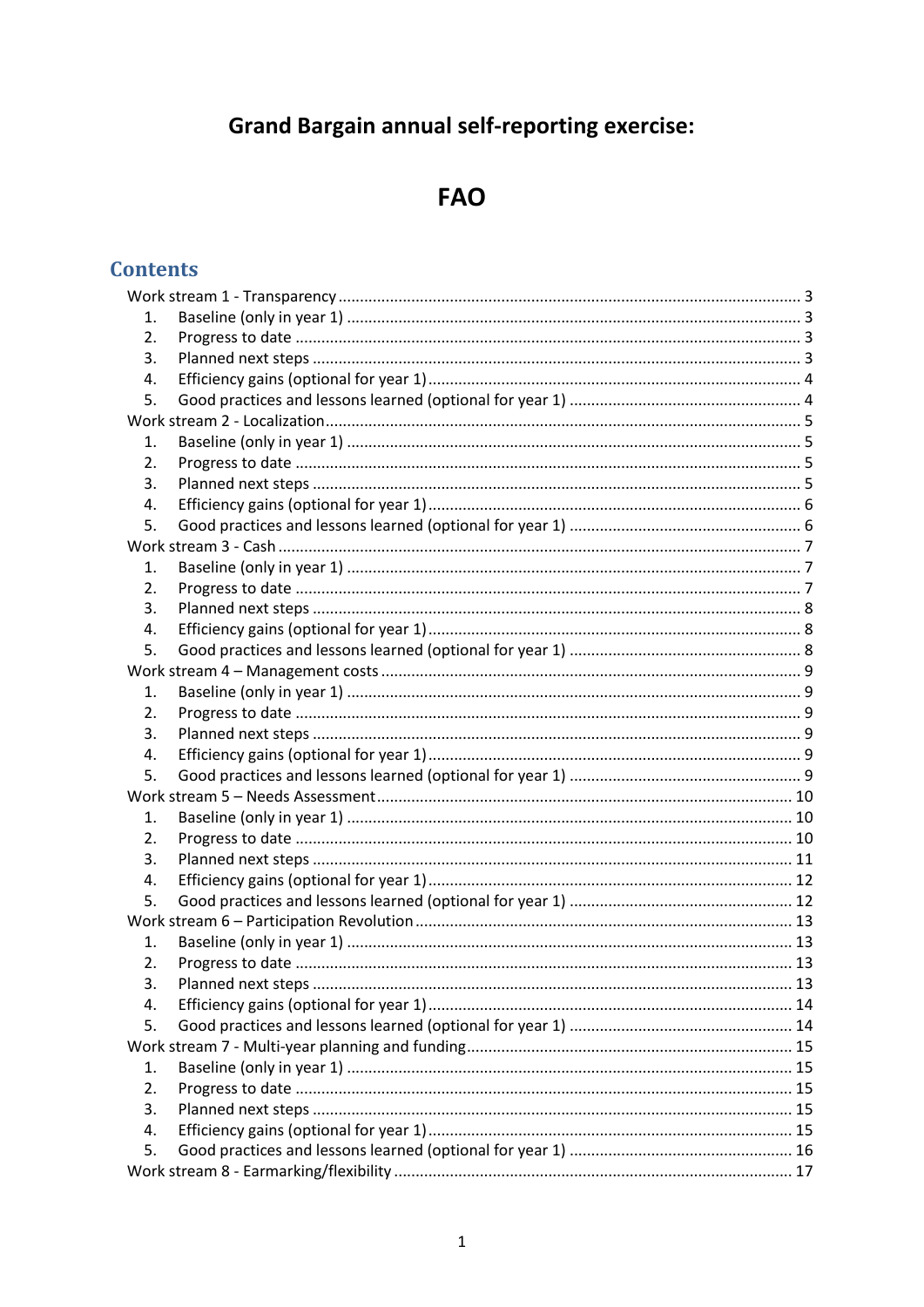| $\mathbf 1$    |  |
|----------------|--|
| 2.             |  |
| 3.             |  |
| 4.             |  |
| 5.             |  |
|                |  |
| $\mathbf{1}$ . |  |
| 2.             |  |
| 3.             |  |
| 4.             |  |
| 5.             |  |
|                |  |
| $\mathbf{1}$ . |  |
| 2.             |  |
| 3.             |  |
| 4.             |  |
| 5.             |  |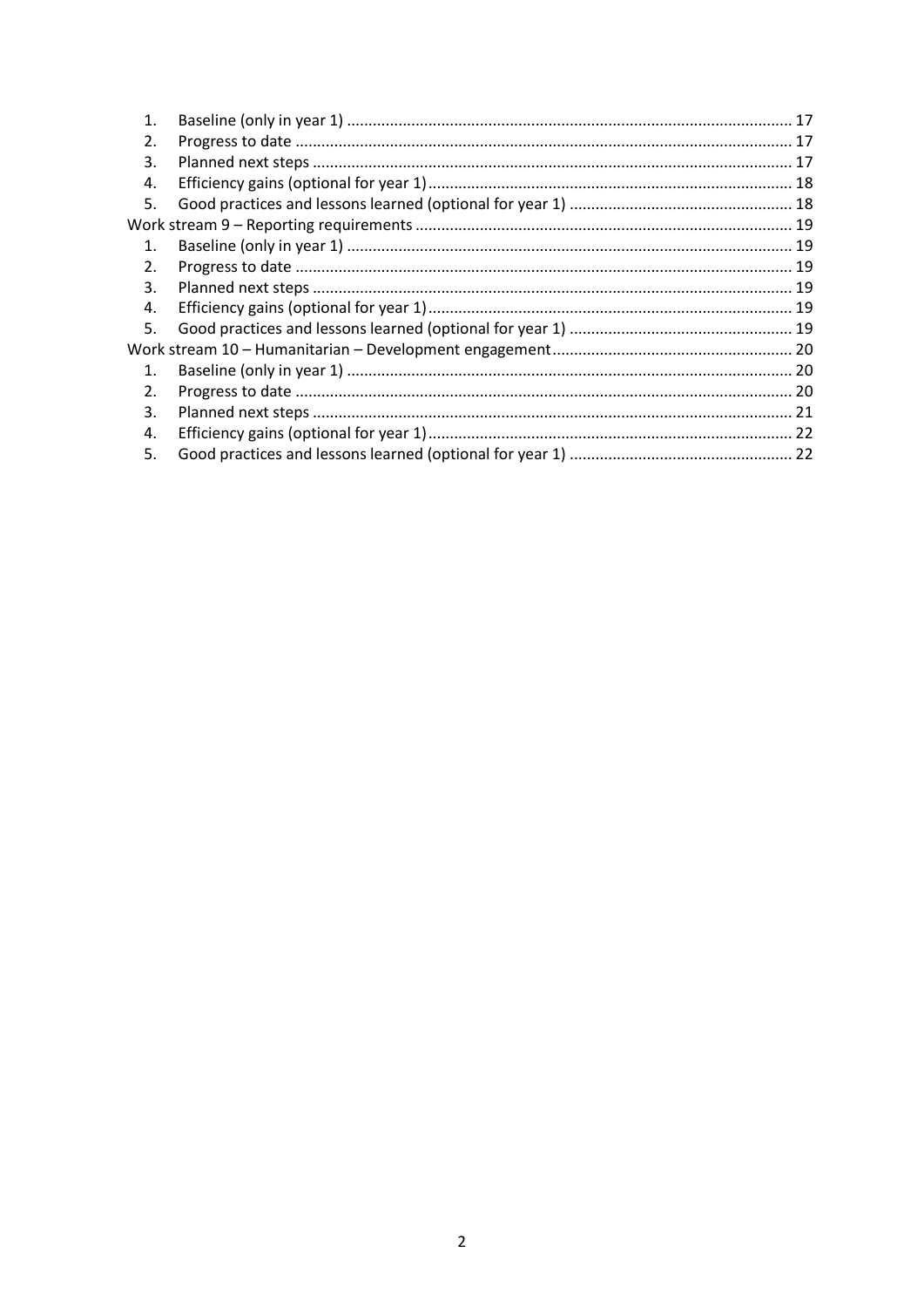# <span id="page-2-1"></span><span id="page-2-0"></span>**Work stream 1 - Transparency**

## **1. Baseline (only in year 1)**

Where did your organisation stand on the work stream and its commitments when the Grand Bargain was signed?

*FAO became a signatory to and member of the International Aid Transparency Initiative (IATI) in April 2016. An FAO IATI task team was later created with the objective of reporting FAO aid expenditures to IATI by April 2017.* 

## <span id="page-2-2"></span>**2. Progress to date**

Which concrete actions have you taken (both internally and in cooperation with other signatories) to implement the commitments of the work stream?

*In December 2016, FAO secured project funding from the Bill and Melinda Gates Foundation to support organizations in reporting their aid projects related to Agriculture, Food and Nutrition Security by creating tools, sharing reporting experiences, and updating international classification.*

## <span id="page-2-3"></span>**3. Planned next steps**

What are the specific next steps which you plan to undertake to implement the commitments (with a focus on the next 2 years)?

*In March 2017, members of this task team attended the IATI Technical Advisory Committee meetings in Tanzania, and presented their approach to applying international/OECD classifications used in reporting AID project to IATI, including some of the challenges and solutions that provided valuable insights to other reporters.*

*FAO plans to report its Aid project to IATI, for the first time ever, in April 2017. At that time the internal FAO IATI task team will submit a proposal to its management for enhancing the quality, frequency and regularity of ongoing quarterly reporting of FAO aid projects to IATI.*

*During 2017, FAO will submit a formal proposal to the OECD to expand and update its classifications to facilitate AID reporting to both the OECD and IATI. This proposal will be based on broad consultations with internal and external stakeholders though a community of interest, and will include other UN agencies, member countries, and civil society organizations, in partnership with InterAction, which has led IATI's Agriculture Working Group.*

*During the next two years, FAO will also build an Agriculture Investment Vocabulary/Multi-lingual thesauri, to include relevant classifications, in order to facilitate organizations in compiling and reporting their aid projects.*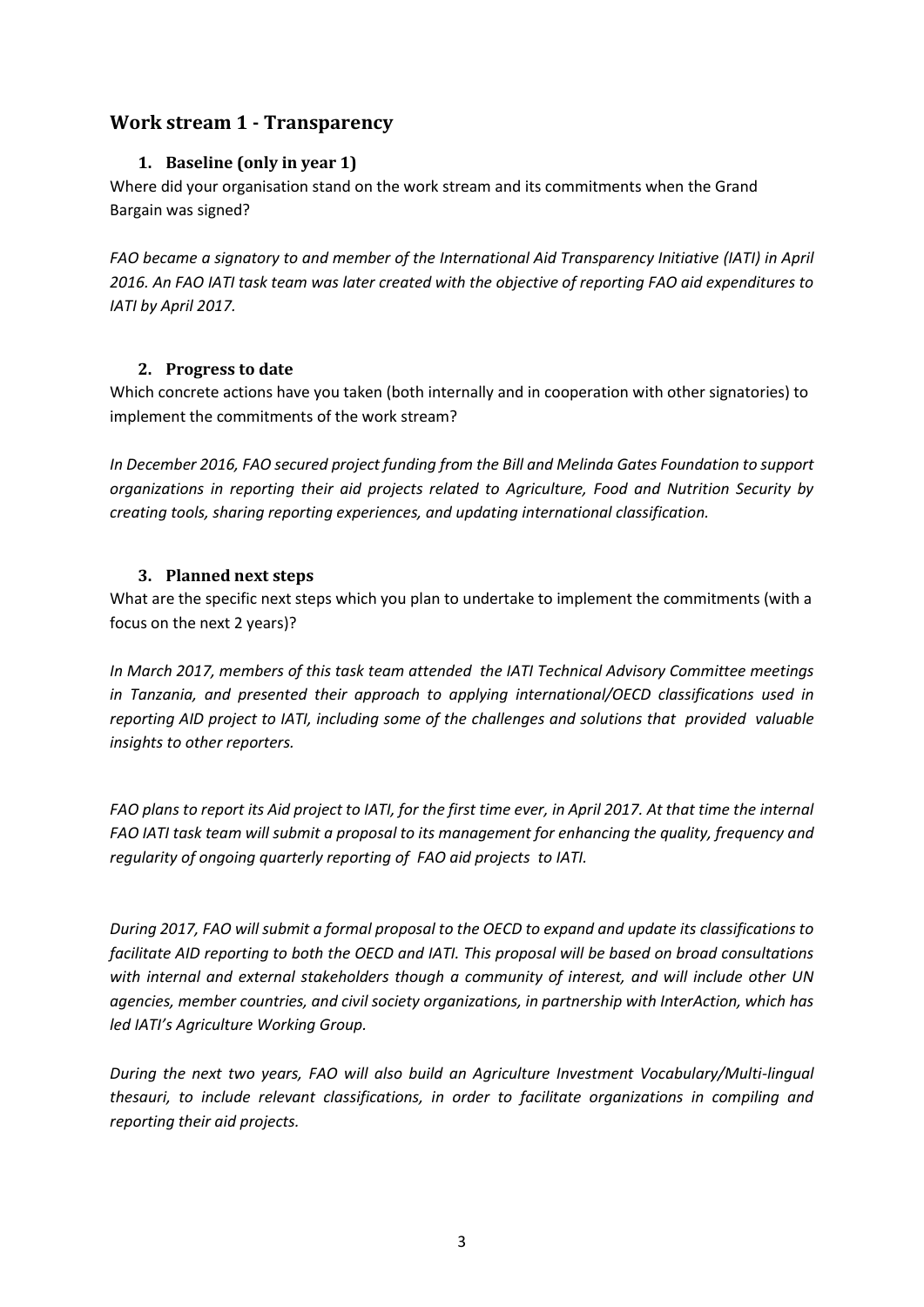## **4. Efficiency gains (optional for year 1)**

<span id="page-3-0"></span>Please indicate, qualitatively, efficiency gains associated with implementation of GB commitments and how they have benefitted your organisation and beneficiaries.

*Collaboration amongst relevant internal stakeholders has helped FAO effectively identify IATI reporting requirements, as well as to potential challenges and related solutions that will facilitate the April 2017 target date for the first IATI report.* 

## <span id="page-3-1"></span>**5. Good practices and lessons learned (optional for year 1)**

Which concrete action(s) have had the most success (both internally and in cooperation with other signatories) to implement the commitments of the work stream? And why?

*FAO has benefitted from project funding from the Bill and Melinda Gates Foundation; in-person advice and support from InterAction, which provides advice and guidance to new IATI reporters; and support from individuals/experts and other members of the IATI TAG team in various technical groups and fora, including at the International Open Data Conference held in Madrid, Spain in October 2016.*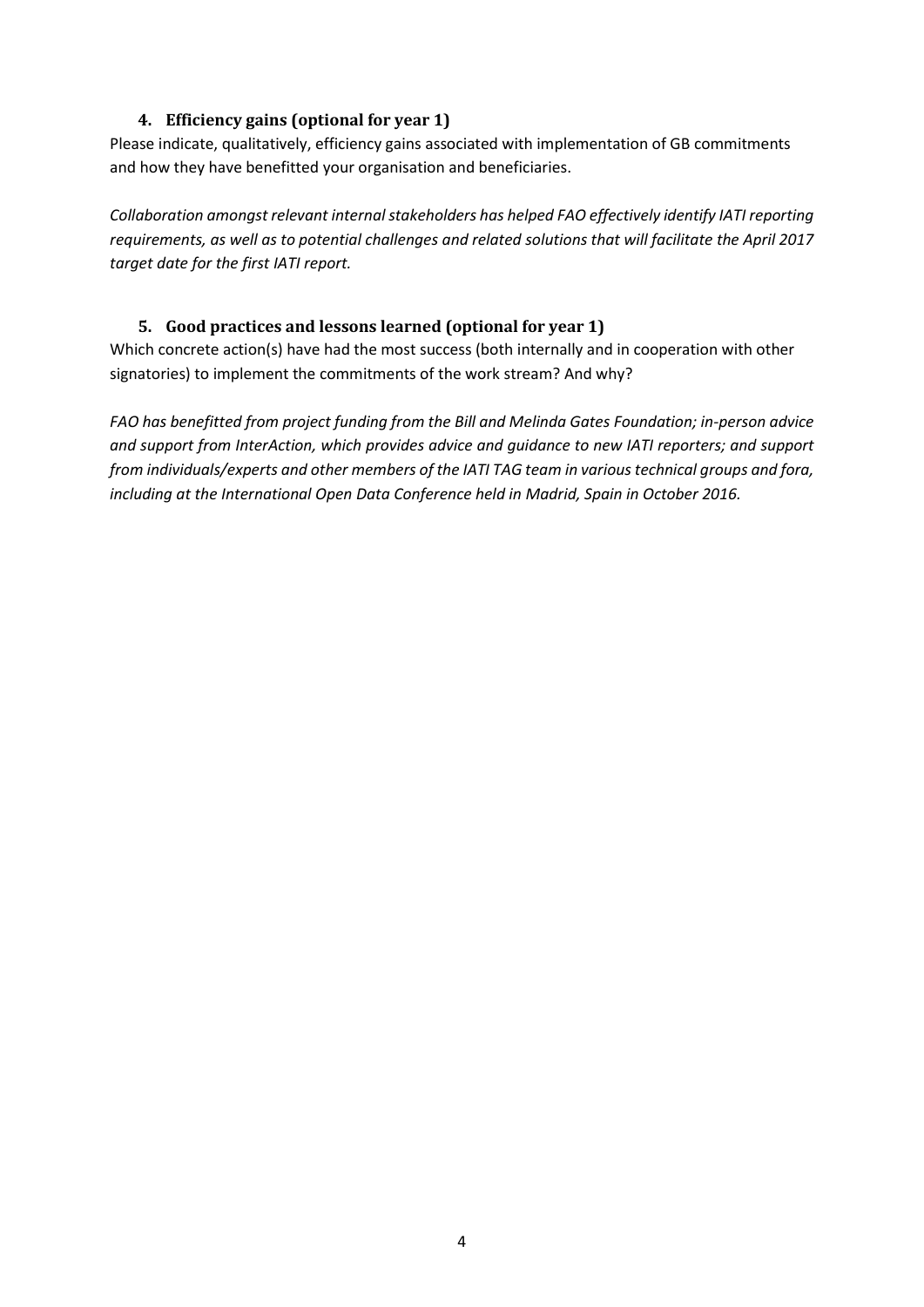# <span id="page-4-1"></span><span id="page-4-0"></span>**Work stream 2 - Localization**

## **1. Baseline (only in year 1)**

Where did your organisation stand on the work stream and its commitments when the Grand Bargain was signed?

*FAO has committed to reassessing its corporate mechanisms for partnership and financial engagement with NGOs, by introducing new administrative mechanisms and supporting the Charter for Change. On the former, FAO issued a completely new manual to provide the Organization with the required framework for the engagement of FAO in partnership arrangements involving the transfer of FAOmanaged funds to Operational Partners for implementation of projects. Regarding the Charter for Change, FAO is engaged at the level of the IASC Humanitarian Task Team on applying a localization marker.* 

## <span id="page-4-2"></span>**2. Progress to date**

Which concrete actions have you taken (both internally and in cooperation with other signatories) to implement the commitments of the work stream?

*An important part of FAO's work on localization in humanitarian situations is undertaken through the FAO-WFP led global Food Security Cluster (gFSC). The Global Food Security Cluster and the Germaninternational NGO, Welthungerhilfe, developed a joint video project in 2016 with support from the German Federal Foreign Office. The video will show the importance of partnering in humanitarian crises, how local partners can get involved in Food Security Clusters at country level and how they collaborate in different humanitarian crises and responses. This video will also tell the story of the important role local actors play in humanitarian response. The gFSC/Welthungerhilfe videos will be available soon. They will be used as a tool to raise awareness, create dialogue (especially to identify capacity building needs) and strengthen participation of local actors in country clusters.*

#### <span id="page-4-3"></span>**3. Planned next steps**

What are the specific next steps which you plan to undertake to implement the commitments (with a focus on the next 2 years)?

*The concept of localization has been included in the gFSC Strategic Plan 2017-19 under Result 4 - Fostered programmatic approach to coordination action; Focus Area 2 - Decentralization and localization of preparedness. Under that focus area, the gFSC will continue serving as a hub for partners, including local partners and mainstream localization into its core business and provide guidance in collaboration with the IASC and others, who are already involved for example in the development of a baseline or localization marker. The gFSC will also analyse how engagement of local actors could be optimized by reviewing different country coordination models. In this context, gFSC will focus on some concrete deliverables, such as (i) collection of good practices and sharing of lessons learned on local partnership; (ii) application of the gFSC/Welthungerhilfe video project as a tool and advocate the engagement of local actors more proactively; (ii) a mapping of who is doing what with the NGO partners to tap into their strengths, and (iv) piloting innovative approaches to engage local partners at country level.*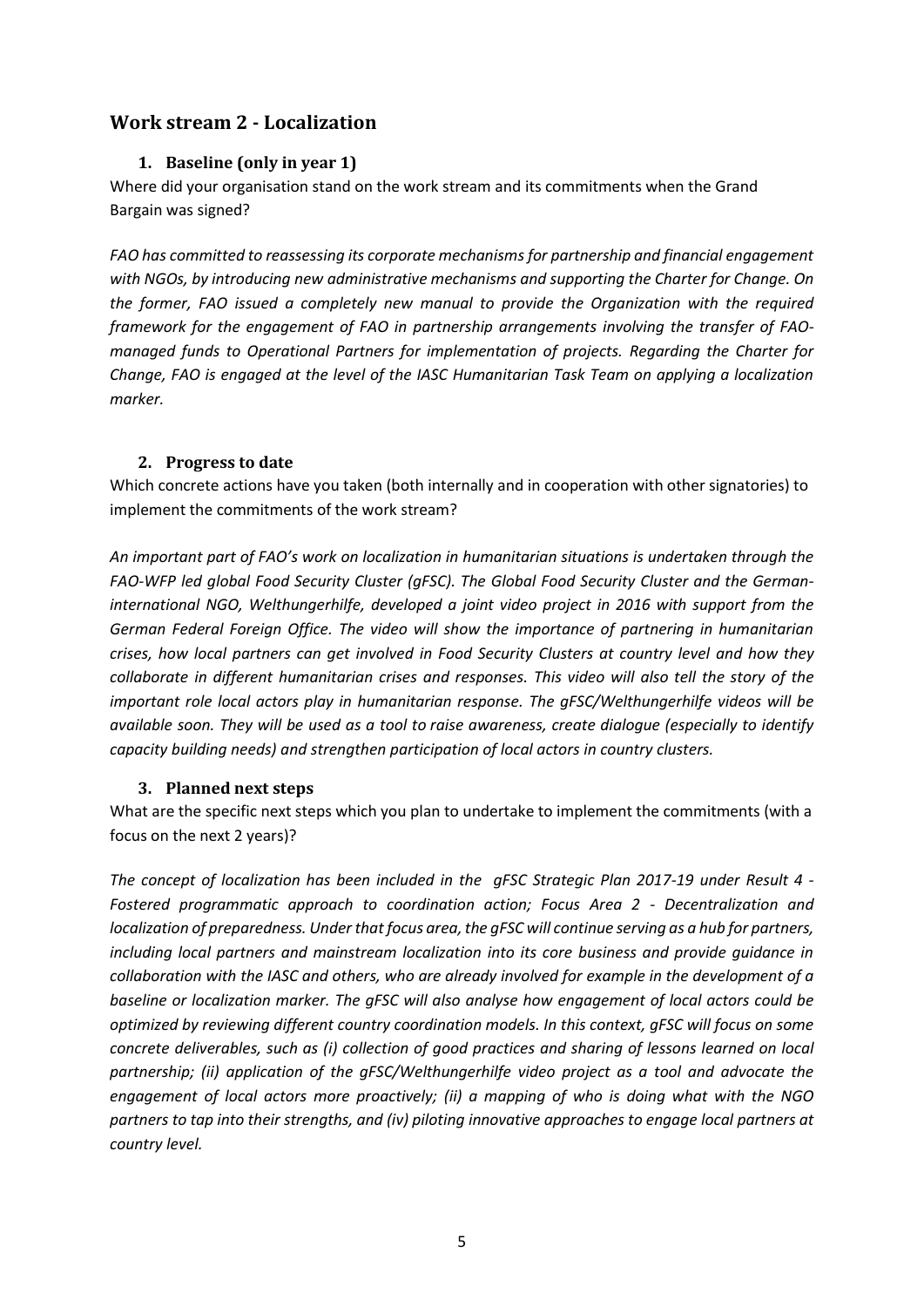## **4. Efficiency gains (optional for year 1)**

<span id="page-5-0"></span>Please indicate, qualitatively, efficiency gains associated with implementation of GB commitments and how they have benefitted your organisation and beneficiaries.

## <span id="page-5-1"></span>**5. Good practices and lessons learned (optional for year 1)**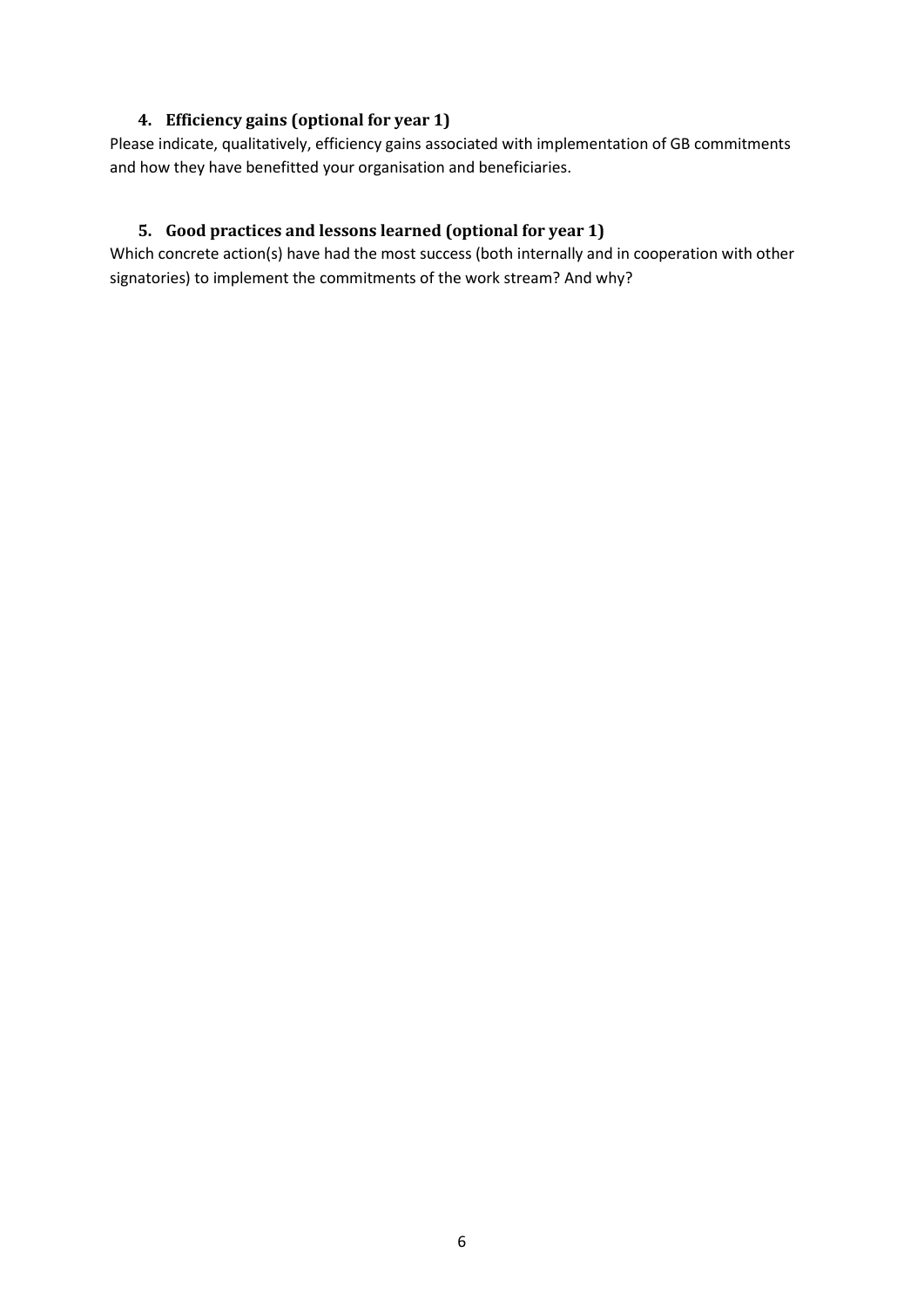# <span id="page-6-1"></span><span id="page-6-0"></span>**Work stream 3 - Cash**

## **1. Baseline (only in year 1)**

Where did your organisation stand on the work stream and its commitments when the Grand Bargain was signed?

*Since 2001, FAO has implemented cash-based transfers in over 40 countries, developed a policy (2012) and two technical guidelines (2013) on cash-based transfers and specific modalities, and put in place a capacity development programme on cash transfers since 2014.*

*The Organization has expertise on knowledge management and quantitative and qualitative impact evaluation of social cash transfers with a focus on Sub-Saharan Africa (Transfer Project, from Protection to Production).*

*The FAO Social protection team is currently working on policy, programming and evidence generation support to countries (including on national cash transfer policies and programmes).*

*FAO is an active member of the Social Protection Inter-Agency Coordination Board and Cash Group of Inter-Agency Standing Committee (IASC).*

## <span id="page-6-2"></span>**2. Progress to date**

Which concrete actions have you taken (both internally and in cooperation with other signatories) to implement the commitments of the work stream?

*FAO's corporate commitments on cash-based transfers were made within the framework of the World Humanitarian Summit and the Grand Bargain. An internal inter-departmental working group on cashbased transfers (bringing together operations, finance, procurement, information systems and programming capacities) was set up, as was a dedicated cash transfer programming team in the Organization's Emergency and Rehabilitation Division. In conjunction with the former, a market analysis expert was recruited. Markers to track cash-based portfolio were defined.*

*Additional resources have been mobilized to scale up the cash capacity development programme and to assess the impact of integrated cash and productive interventions.*

*A CashCap expert was seconded to the Organization to support the FAO-WFP led global Food Security Cluster (gFSC) to produce a Cluster Coordinators Briefing Package/Checklist in line with the cluster functions and in close collaboration with the field Cluster Coordinators. The Briefing Package was developed and shared with a wide range of relevant stakeholders.*

*A position paper on the role of social protection in fragile, humanitarian and protracted contexts was produced as was a guidance note on social protection in protracted crises.*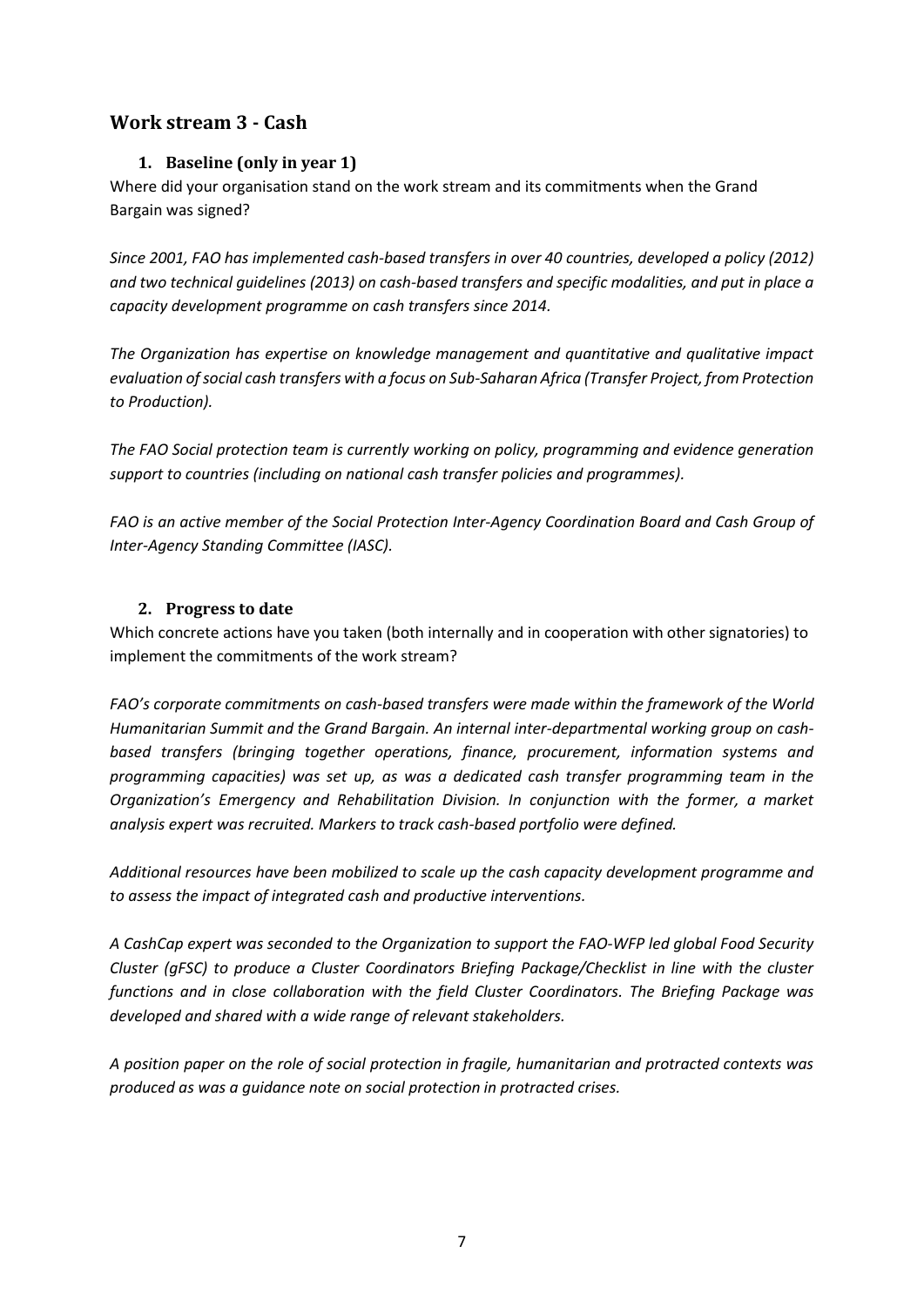## **3. Planned next steps**

<span id="page-7-0"></span>What are the specific next steps which you plan to undertake to implement the commitments (with a focus on the next 2 years)?

- *Development of FAO's manual on cash and vouchers*
- *Implementation of markers to track cash-based portfolio and progress*
- *Scaling up of the cash capacity development programme*
- *Deployment of dedicated staff on cash and social protection at regional/sub-regional levels*
- *Investments (operational research, technical assistance, programme development and impact evaluation) in new delivery models such as shock-responsive social protection systems and electronic voucher schemes for agricultural inputs*
- *Joint work on cash coordination with the FAO-WFP led global Food Security Cluster (gFSC) Cash and Market Working Group (CMWG)*
- *Joint Partnership with ECHO, DFID, UNICEF and other IGOs to organize Global Conference on Social Protection and Fragility, focusing on the use of social protection instruments, including cash in extreme fragile and forced displacement contexts.*

## <span id="page-7-1"></span>**4. Efficiency gains (optional for year 1)**

Please indicate, qualitatively, efficiency gains associated with implementation of GB commitments and how they have benefitted your organisation and beneficiaries.

#### <span id="page-7-2"></span>**5. Good practices and lessons learned (optional for year 1)**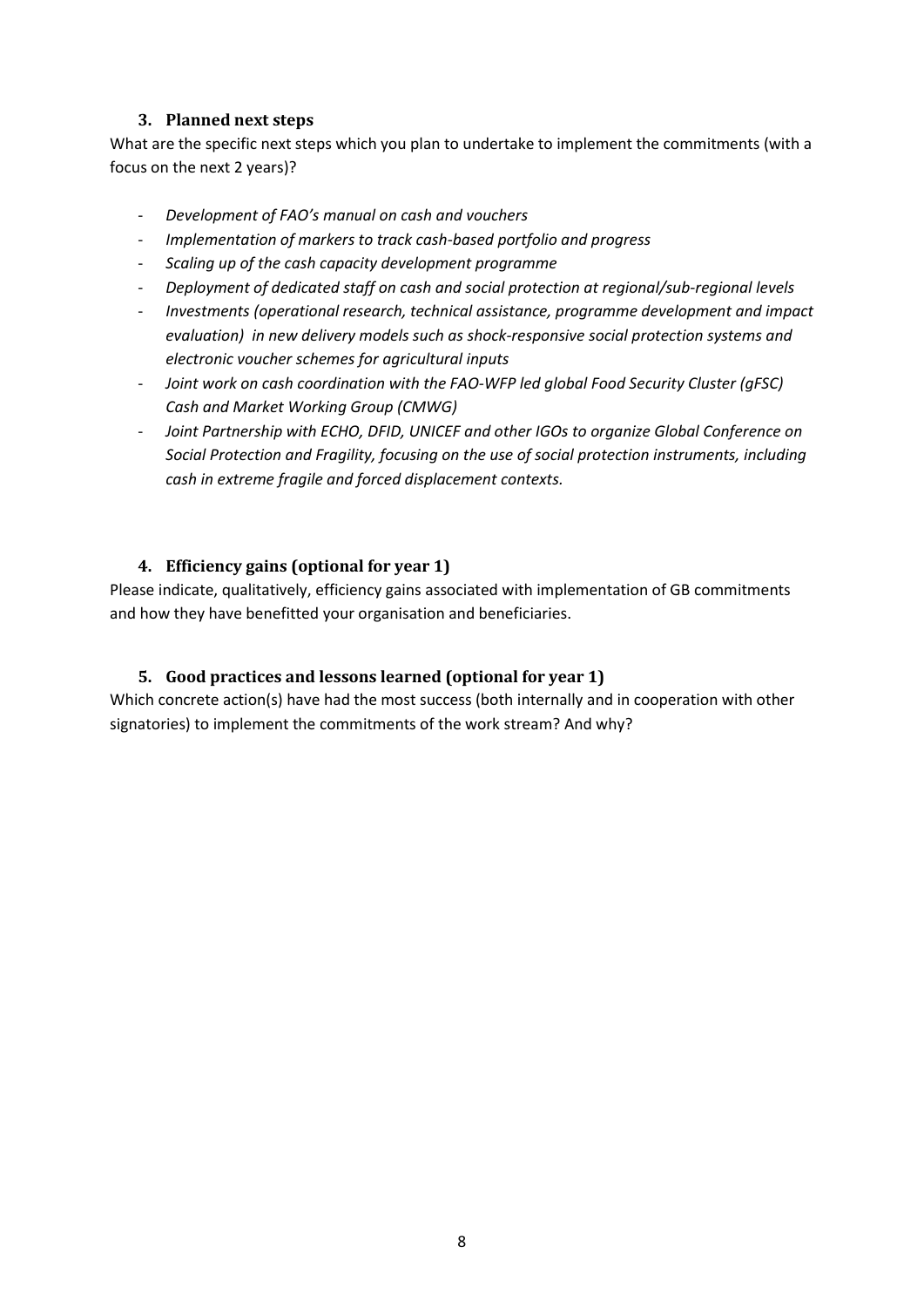## <span id="page-8-1"></span><span id="page-8-0"></span>**Work stream 4 – Management costs**

## **1. Baseline (only in year 1)**

Where did your organisation stand on the work stream and its commitments when the Grand Bargain was signed?

*With regard to the Commitment on cost structures, FAO is bound by its Corporate Cost Recovery Policy adopted by FAO Governing Bodies that provide for full proportional cost recovery in line with UN guidance. Insofar as any changes to cost structures are concerned, FAO will involve its membership as and when needed.*

#### <span id="page-8-2"></span>**2. Progress to date**

Which concrete actions have you taken (both internally and in cooperation with other signatories) to implement the commitments of the work stream?

*To contribute to FAO's commitment on cost structures, work has begun to implement the aforementioned policy during 2016-17 in consultation with other UN partners.*

#### <span id="page-8-3"></span>**3. Planned next steps**

What are the specific next steps which you plan to undertake to implement the commitments (with a focus on the next 2 years)?

*The next steps include the development of cost categorization; addressing budgeting, accounting and financial reporting implications; formulating functional requirements; updating corporate systems; developing training modules; working with resource partners; and starting phased implementation.* 

## <span id="page-8-4"></span>**4. Efficiency gains (optional for year 1)**

Please indicate, qualitatively, efficiency gains associated with implementation of GB commitments and how they have benefitted your organisation and beneficiaries.

## <span id="page-8-5"></span>**5. Good practices and lessons learned (optional for year 1)**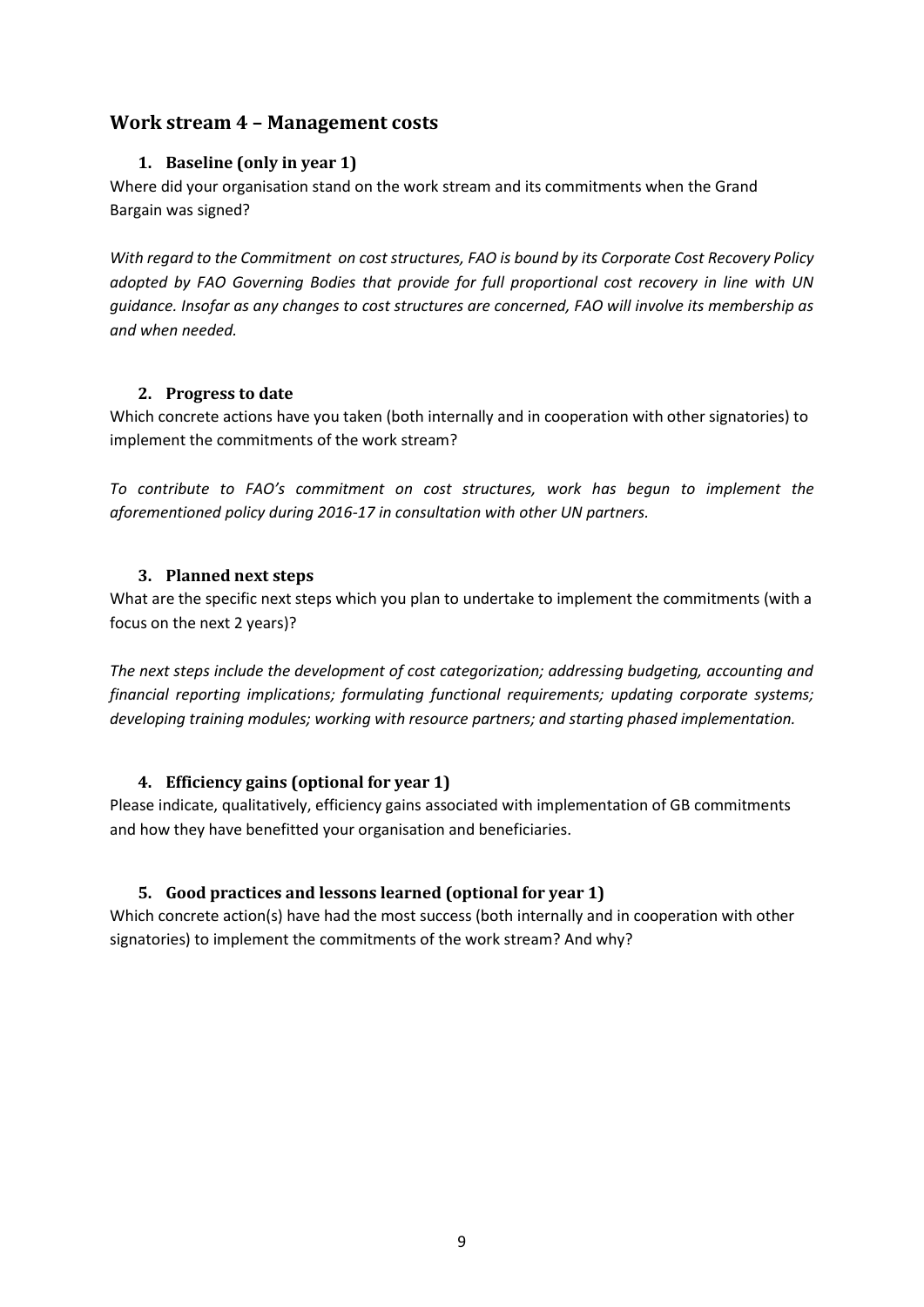## <span id="page-9-1"></span><span id="page-9-0"></span>**Work stream 5 – Needs Assessment**

#### **1. Baseline (only in year 1)**

Where did your organisation stand on the work stream and its commitments when the Grand Bargain was signed?

*Accurate and timely situational analyses and need assessments provide the foundation and justification for efficient interventions to support recovery and enhance resilience of the population. FAO in partnership with national governments, UN partners as well as international and local NGOs has continued to support and implement a wide range of assessments in different crises and post-crises situations at global level. In addition, to strengthen knowledge and capacities FAO supports staff and partners in the design and implementation of interventions. In this regard, FAO has focused on the development and dissemination of assessment tools and trainings tailored to different contexts and objectives. Since 2012, FAO has developed needs assessment capacities in more than 30 countries, and has led and jointly participated in a large number of needs assessments including: (1) Crop Food Security Assessment Missions (CFSAM), (2) Multi-Cluster/Sector Initial Rapid Assessments (MIRA), (3) Post-Disaster Needs Assessments (PDNA), (4) Seed Security Assessments (SSA) and (5) Emergency Fishery and Aquaculture Needs Assessments.*

*Simultaneously, since 2015, the global Food Security Cluster (gFSC) led by FAO and WFP has been advocating for more systematic joint and cross-sectorial analysis of humanitarian needs that considers seasonal and livelihoods factors in defining the preconditions for outcome-based joint humanitarian planning. The World Humanitarian Summit and the Grand Bargain created both the momentum and the framework under which all 11 global clusters agreed to develop a joint project, led by gFSC, on multi-sector joint analytical framework for protracted crises. The project has been submitted to donors. The objective of the proposed action is to directly contribute to Grand Bargain's work stream 5 (needs assessment), while also contributing to setting the foundations for the achievement of work stream 7 (multi-year planning and funding).*

#### <span id="page-9-2"></span>**2. Progress to date**

Which concrete actions have you taken (both internally and in cooperation with other signatories) to implement the commitments of the work stream?

*FAO has been proactive in building and enhancing its relationships and partnerships with other UN agencies, academic institutions, NGOs and governments' beneficiaries even before the Grand Bargain was signed. For example, regular meetings are organized by FAO's technical and managerial staff with relevant humanitarian actors such as WFP, OCHA and IFAD, with the intention of strengthening coordination, sharing resources, and building internal and external capacities, thus ensuring alignment of humanitarian and development programming. FAO believes that this approach will not only be adopted at HQ level but also mainstreamed at regional, sub-regional and national levels. Hence the importance of communicating and coordinating both internally and with other partners remains imperative and is genuinely stressed throughout the work stream. Concretely, when FAO receives a request to organize and/or participate in various types of needs assessments, the first step is to liaise with the concerned line ministries and other humanitarian actors in order to understand how best to*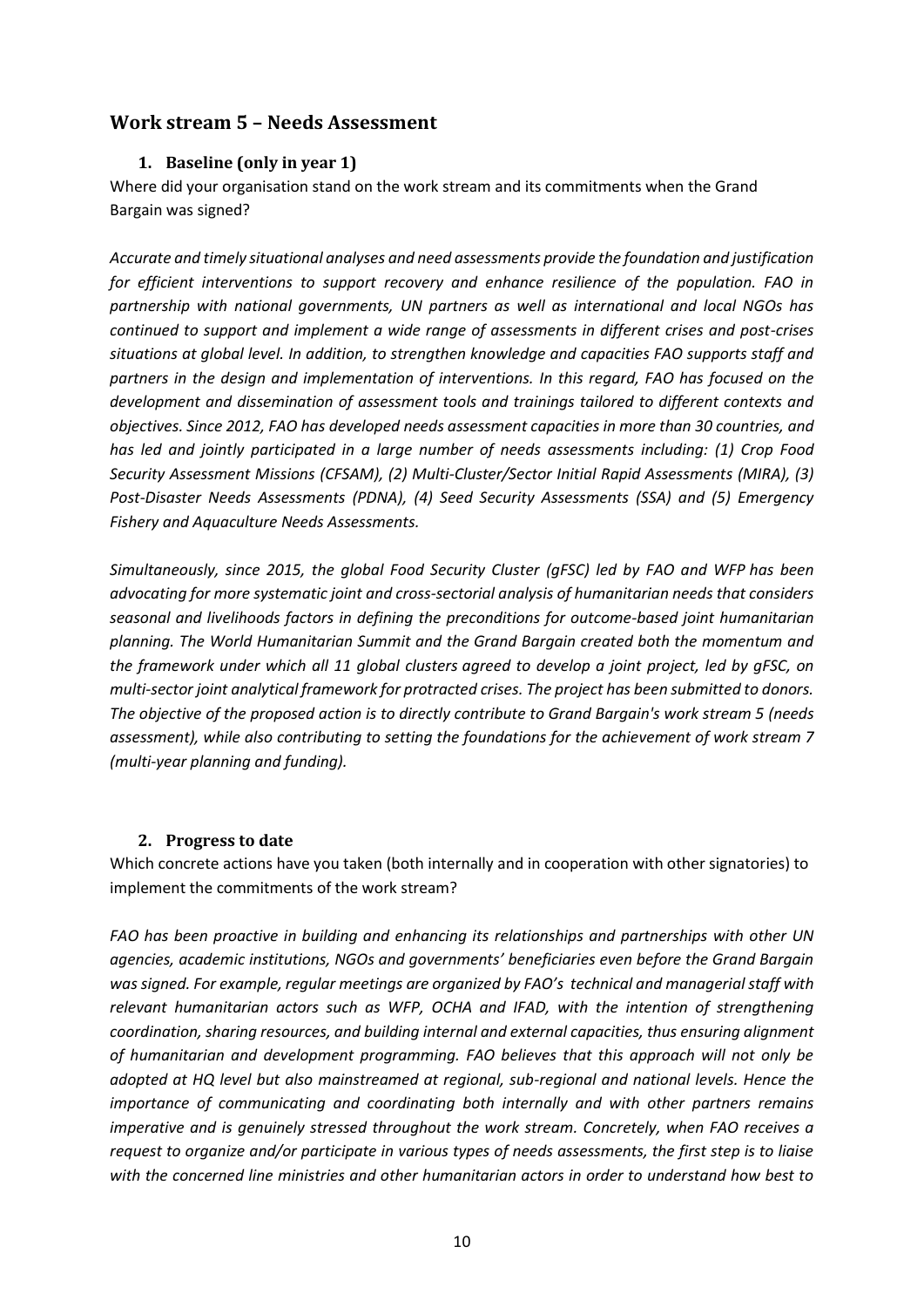*share roles and responsibilities, what type of experts and resources are required, and which methodology can be used. This approach aims at providing a single, comprehensive and cross-sectoral assessment which is conducted in a coordinated manner to assist the affected population and avoid putting a burden on them. Last but not least, FAO believes in the importance of sharing timely data and information. In this regard, the results of every assessment in which FAO participated are shared in a dedicated section of the FAO emergency webpage and other public FAO outreach channels (Twitter, Facebook, etc.) in order to ensure a transparent and useful dissemination of the information.*

*At the level of the Emergency Directors Group, FAO is working closely with WFP and OCHA on adopting, adapting and replicating the IPC in various countries to support the joint assessment work undertaken for the Humanitarian Needs Overview.*

*At the request of the IASC Principals, an interagency Task Team composed of FAO, WFP, UNHCR and OCHA was convened to revisit costing methodologies for appeals, and to strengthen the transparency of needs assessments. This is one of the issues that was discussed by the IASC Principals and FAO Emergency Director presented at this session.*

#### <span id="page-10-0"></span>**3. Planned next steps**

What are the specific next steps which you plan to undertake to implement the commitments (with a focus on the next 2 years)?

*In the spirit of the New Way of Working, FAO believes in "delivering as one" which is directly applicable to the objective of improving joint and impartial needs assessments. The main steps to undertake and*  implement the commitments of the Grand Bargain and guarantee the inclusion of the principles of the *"delivering as one" initiative, will be to:*

- *1. Strengthen and increase partnership with governments and key UN agencies, particularly WFP, as well as NGOs and other humanitarian actors, research institutions, academia and the private sector.*
- *2. Organize and conduct at least 70 percent of the work related to needs assessment "jointly" with the actors mentioned above in point (1).*
- *3. Increase the use of standby partners when it comes to the preparation and implementation of needs assessments.*
- *4. Advocate for and ensure government leadership when conducting needs assessments.*
- *5. Promote a more systematic use of the "Accountability to Affected Population" principle and its five dimensions (1) leadership/governance, (2) transparency, (3) feedback and complaints, (4) participation, (5) design, monitoring and evaluation, when conducting needs assessments. Special attention should be paid to the inclusion of the affected population in the needs assessment process.*
- *6. Ensure a more efficient integration of cross-cutting issues such as gender, DRR and DRM in needs assessment related work.*
- *7. Work closely with other UN agencies in the implementation of the Recovery and Peacebuilding Assessment (RPBA) process, in addition to the Post-Disaster Needs Assessment project roll-out phase II.*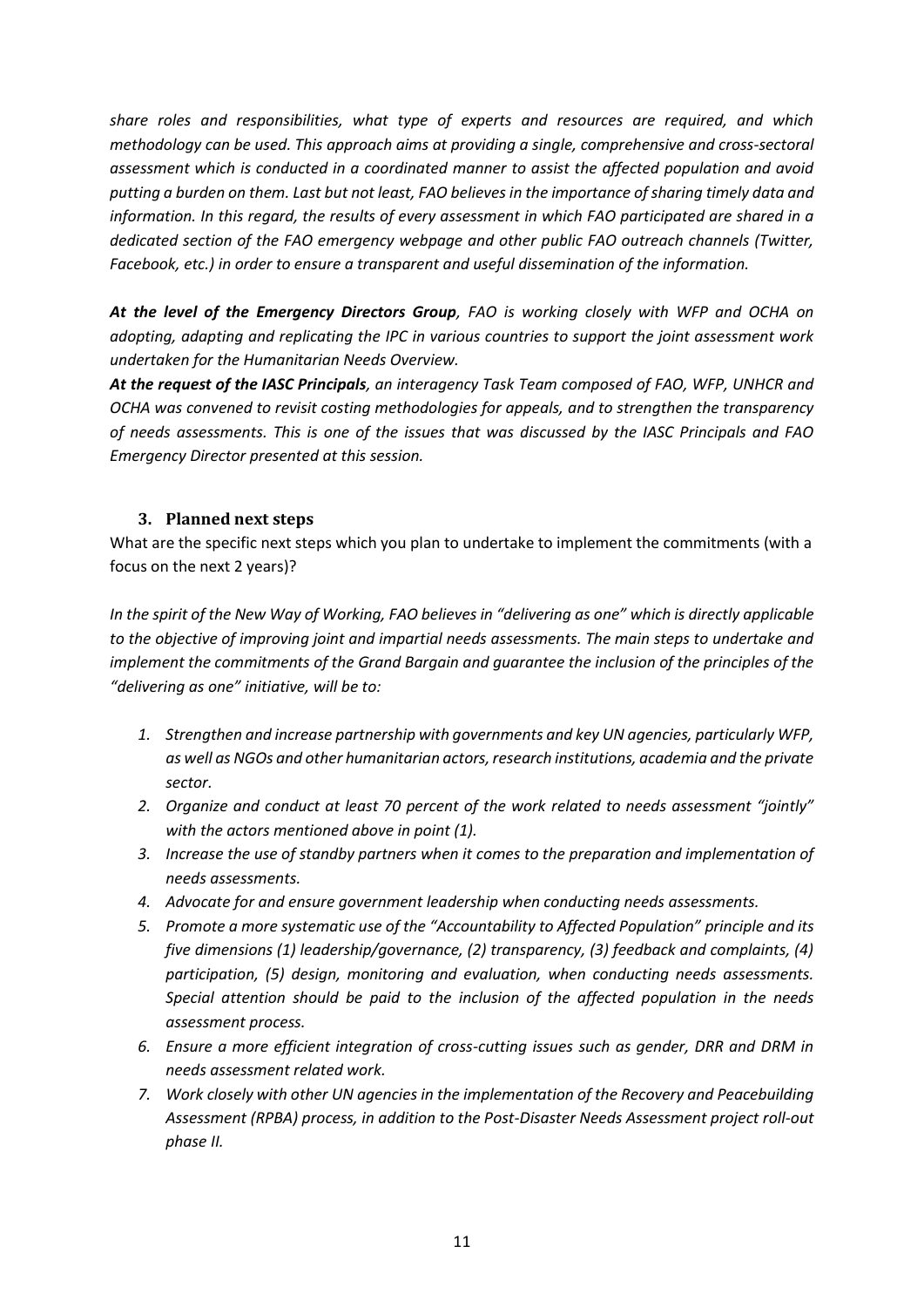- *8. Expand the FAO roster of needs assessment specialists in order to ensure the availability and mobility of high quality experts.*
- *9. Continue building internal and external needs assessment capacities at global level through the conduct of trainings and webinars as well as the development of technical notes, case studies, reports and guidelines.*
- *10. Continue supporting the work of the Global Food Security Cluster (gFSC) and other humanitarian Clusters.*
- *11. Create additional platforms and modalities to share information material and data in relation to different types of needs assessment.*
- *12. Advocate for and ensure the use of cash based programming, when and where appropriate, together with the use of specific market assessment.*

## <span id="page-11-0"></span>**4. Efficiency gains (optional for year 1)**

Please indicate, qualitatively, efficiency gains associated with implementation of GB commitments and how they have benefitted your organisation and beneficiaries.

## <span id="page-11-2"></span><span id="page-11-1"></span>**5. Good practices and lessons learned (optional for year 1)**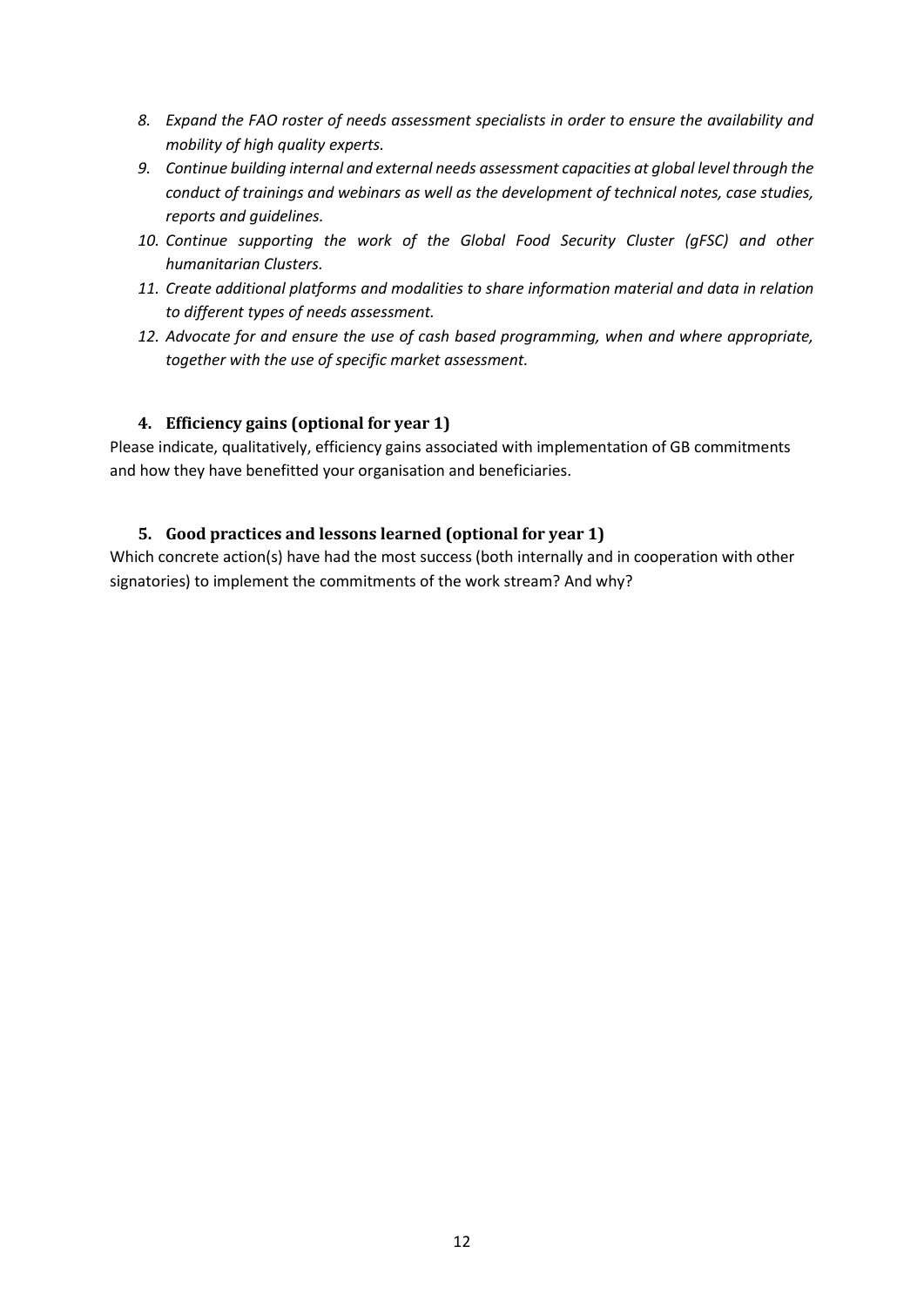## <span id="page-12-0"></span>**Work stream 6 – Participation Revolution Baseline (only in year 1)**

Where did your organisation stand on the work stream and its commitments when the Grand Bargain was signed?

*When the Grand Bargain was signed, FAO was already working to implement the IASC Commitments to Accountability to Affected Populations(AAP), to ensure that humanitarian responses are appropriate and are based on the needs of those most vulnerable. In addition, as one of the co-lead agencies of the global Food Security Cluster, FAO supports quality programming initiatives aimed at providing necessary guidance to cluster members at country level to ensure harmonization and complementarity in food security interventions for more relevant, efficient and transparent responses that ensure meaningful participation from those affected by crisis.*

#### <span id="page-12-1"></span>**2. Progress to date**

Which concrete actions have you taken (both internally and in cooperation with other signatories) to implement the commitments of the work stream?

- In this first year of the Grand Bargain, FAO continued to ensure that its response plans *specifically include AAP principles, to address how the most vulnerable will be reached, how communities will be able to participate during planning and implementation of programmes, how they will have access to feedback channels and how information will be available in a timely and appropriate manner.*
- *FAO continued to develop capacity of staff to ensure that AAP is effectively mainstreamed in all phases of the project cycle for all responses and projects.*
- *FAO is supporting its country offices to build and improve feedback and complaints mechanisms that offer secure ways for affected communities to have a voice. A concrete example is the system in place in FAO Somalia, which integrates a call centre and a hotline, offering communities the opportunity to provide feedback through different channels. The call centre gathers data on satisfaction and quality of interventions through its regular monitoring exercises, while the hotline provides a number that community members can call at any time* to give feedback and make complaints. Information received through both channels is analysed *in a timely manner, leading to appropriate action (e.g. programme reorientation, targeting corrections) and the provision of a response to the complainant.*
- *FAO participated in an IASC Emergency Directors Group joint mission to Nigeria in November 2016 to scale up the response in the region and ensure it remained responsive to the needs of those affected. The mission included specific time for consulting with communities and had a special focus on issues of gender, AAP and protection for sexual exploitation and abuse (PSEA). FAO sees this as an important example of how IASC organizations are coming together to improve collaboration, efficiency and accountability in humanitarian contexts.*

#### <span id="page-12-2"></span>**3. Planned next steps**

What are the specific next steps which you plan to undertake to implement the commitments (with a focus on the next 2 years)?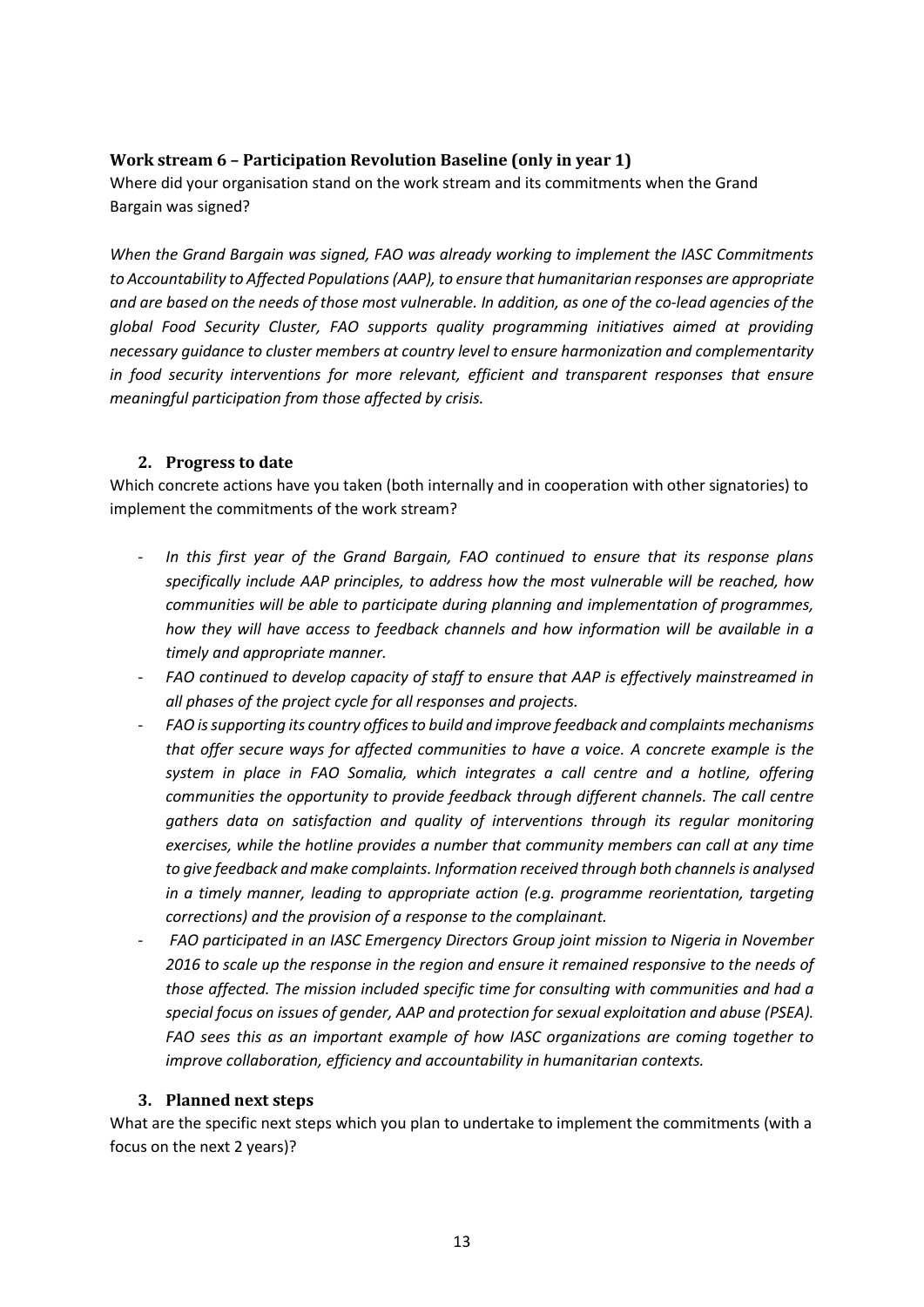- *Continue to strengthen the capacity development programme for field staff, systematically disseminate guidance and best practices on participatory and inclusive community engagement methods, mainstream AAP in the humanitarian project cycle.*
- *Work closely with Monitoring and Evaluation teams in decentralized offices to integrate context-specific, qualitative indicators into surveys and other monitoring tools as a way to monitor/measure community participation/engagement, perception and satisfaction.*
- *Reach out to partners to strengthen efforts for more collaborative and complementary work, e.g. development of common platforms for information gathering/sharing and communitybased feedback and complaints mechanisms.*

## <span id="page-13-0"></span>**4. Efficiency gains (optional for year 1)**

Please indicate, qualitatively, efficiency gains associated with implementation of GB commitments and how they have benefitted your organisation and beneficiaries.

## <span id="page-13-1"></span>**5. Good practices and lessons learned (optional for year 1)**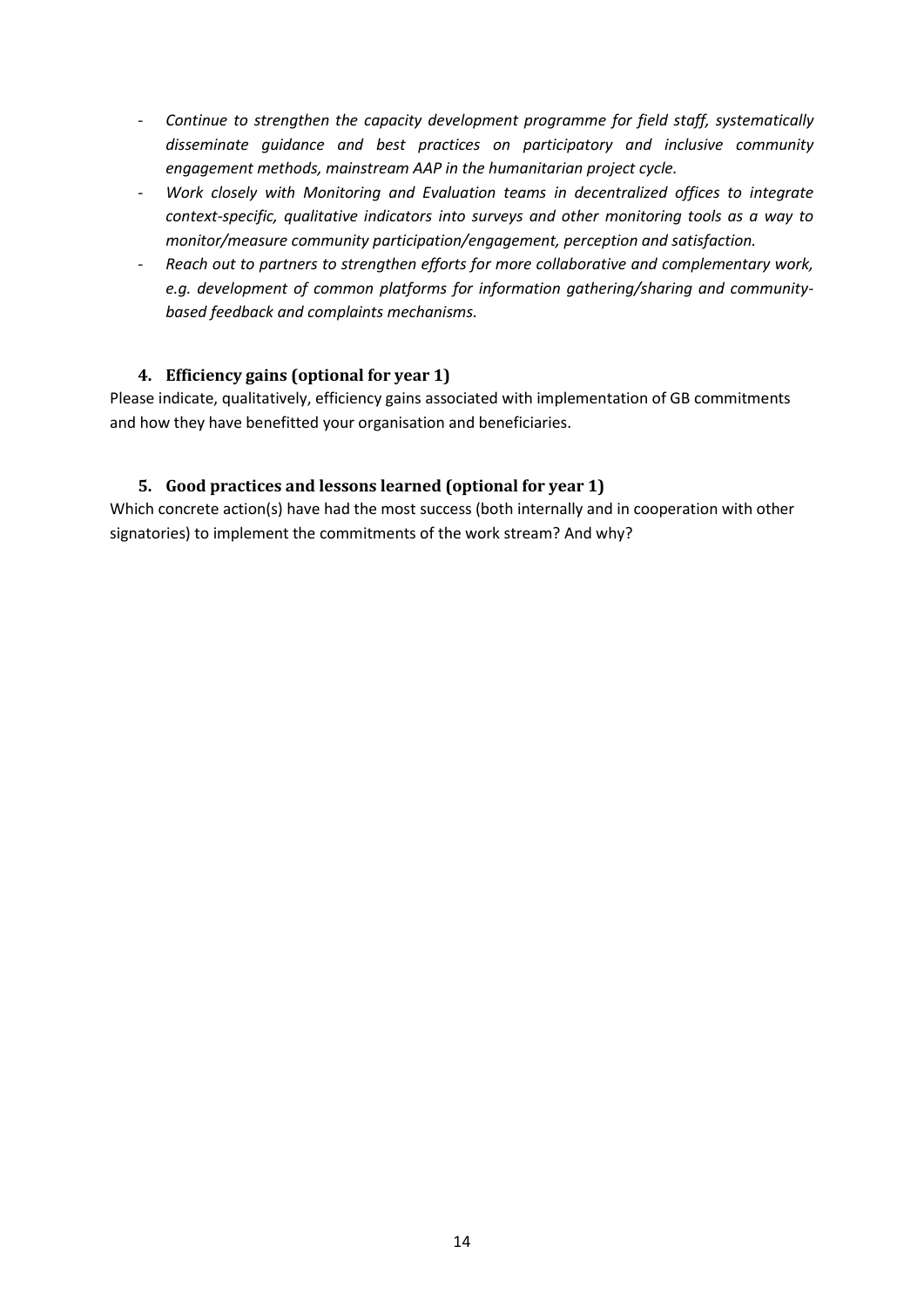# <span id="page-14-1"></span><span id="page-14-0"></span>**Work stream 7 - Multi-year planning and funding**

## **1. Baseline (only in year 1)**

Where did your organisation stand on the work stream and its commitments when the Grand Bargain was signed?

*Aall of FAO's Country Programming Frameworks involve multi-year planning and programming (MYP) with a view to linking the Organization's emergency work with longer term development work.*

## <span id="page-14-2"></span>**2. Progress to date**

Which concrete actions have you taken (both internally and in cooperation with other signatories) to implement the commitments of the work stream?

*At the interagency level, FAO is part of the Advisory Panel to OCHA's evaluation on multi-year planning (with the OECD, the RC/HC for OpT, the World Bank, UNDP, ICVA) and is part of the steering committee for OCHA's interagency missions to various countries who have adopted a MYP framework (recent trip to DRC, planned trip to Sudan in April 2017).* 

## <span id="page-14-3"></span>**3. Planned next steps**

What are the specific next steps which you plan to undertake to implement the commitments (with a focus on the next 2 years)?

*Together with OCHA and the Norwegian Refugee Council, FAO is launching a study on the implications of multi- year financing for the humanitarian system. The objectives are to:*

- *1) Determine to what extent multi-year funding is actually being provided to meet the needs as stated in a select number of multi-year or annual Humanitarian Response Plans (HRPs) through a desk review and baseline data gathering exercise.*
- *2) Undertake an analysis of multi-year funding and its implications for humanitarian organisations in particular how it affects budgeting, resource mobilisation, relationships with donors, agreements between first-level funding recipients and implementing organisations, possibilities for innovative financing solutions, and operations in the field. This analysis will include MYF that is exclusively for humanitarian response, as well as MYF for humanitarian organisations working across the humanitarian – development – peacebuilding nexus.*

<span id="page-14-4"></span>*The results will be presented at the ECOSOC Humanitarian Segment and in various fora in June 2017*.

## **4. Efficiency gains (optional for year 1)**

Please indicate, qualitatively, efficiency gains associated with implementation of GB commitments and how they have benefitted your organisation and beneficiaries.

*Efficiency is one of the elements that the study on MYF will specifically look at.*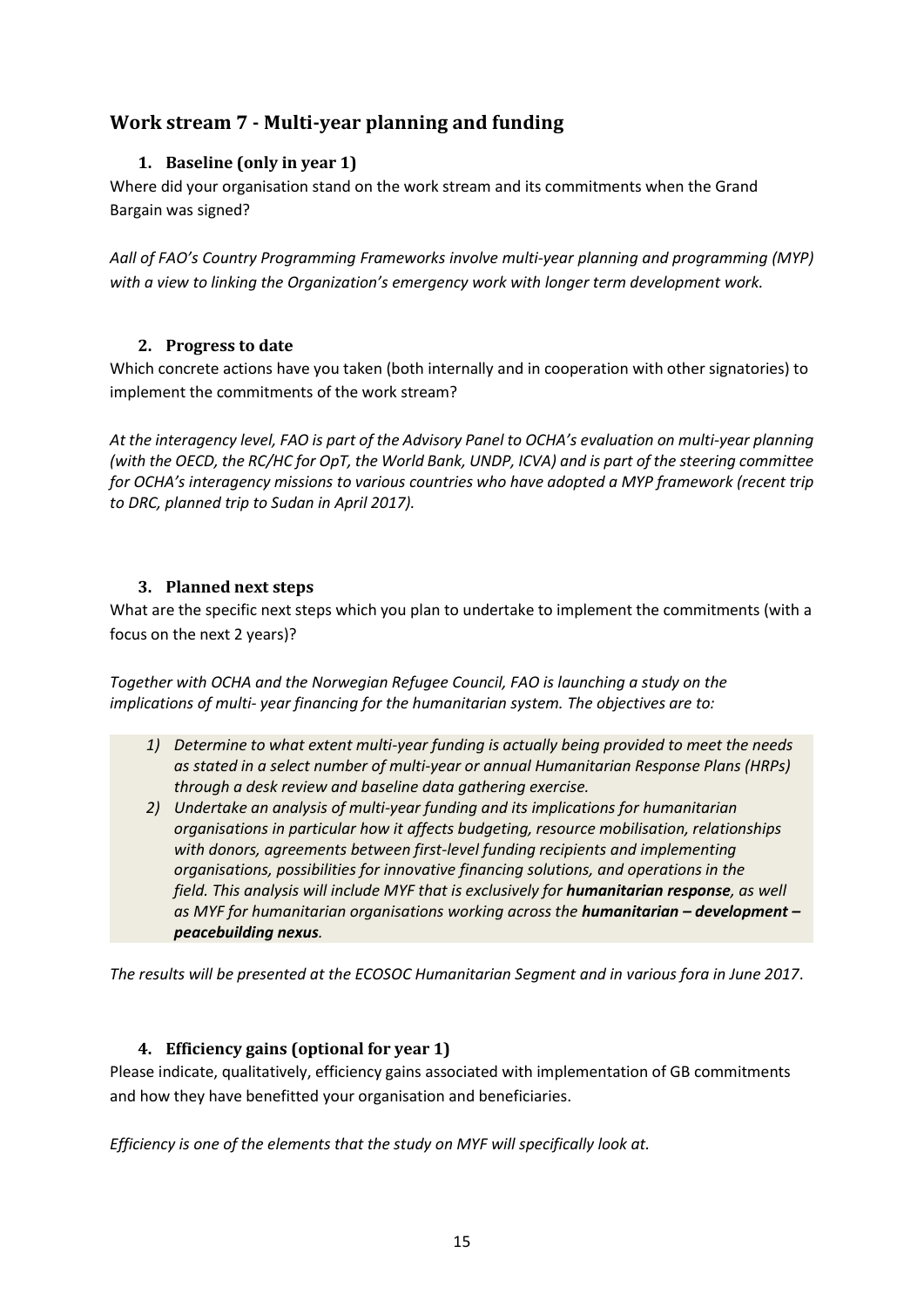## **5. Good practices and lessons learned (optional for year 1)**

<span id="page-15-0"></span>Which concrete action(s) have had the most success (both internally and in cooperation with other signatories) to implement the commitments of the work stream? And why?

*FAO has been using multi-year agreements with some humanitarian donors, specifically Sweden and Canada, to strengthen resilience building of vulnerable livelihoods in protracted crisis. FAO is actively promoting this approach as a good practice with other humanitarian donors.*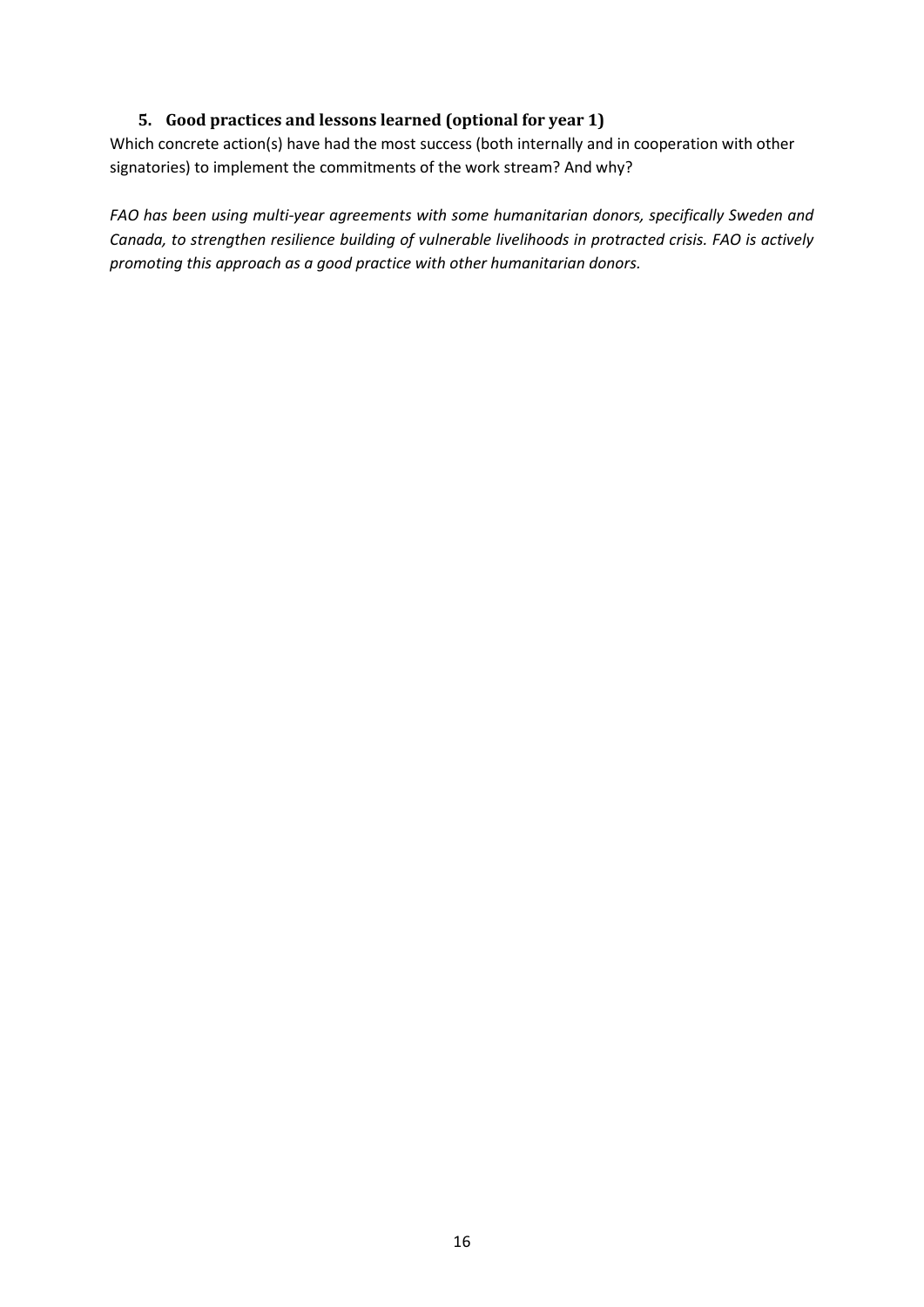# <span id="page-16-1"></span><span id="page-16-0"></span>**Work stream 8 - Earmarking/flexibility**

## **1. Baseline (only in year 1)**

Where did your organisation stand on the work stream and its commitments when the Grand Bargain was signed?

*Less than 2 percent of FAO's annual received contributions were un-earmarked over the period 2012- 2015.*

#### <span id="page-16-2"></span>**2. Progress to date**

Which concrete actions have you taken (both internally and in cooperation with other signatories) to implement the commitments of the work stream?

*FAO receives un-earmarked funding through its Special Fund for Emergency and Rehabilitation Activities (SFERA), established in 2004 to enhance FAO's capacity to rapidly respond to emergency situations. SFERA provides FAO with the financial means and flexibility to react promptly to humanitarian crises reducing the time between funding decision and action on the ground.*

*Within SFERA, an Agricultural Input Response Capacity (AIRC) window was established through the support of a key donor (Belgium) to ensure the provision of time-critical agricultural support in emergency contexts, while fostering a more programmatic response to crises. The AIRC window has enabled FAO to kick start key interventions such as: i) prepositioning stocks of agricultural inputs in strategic locations; and ii) rapid distribution of farming inputs and livestock. In 2016, funding through the AIRC window enabled FAO to provide essential support in the Gaza Strip, Democratic Republic of Congo, Syria, Darfur, Malawi, Madagascar and Nepal to mention a few examples.* 

*Under the SFERA, un-earmarked contributions can also be received and used in support of FAO's involvement in needs assessment; programme development; early establishment and reinforcement of emergency country team capacities; Level 3 emergency preparedness and response activities; as well as to anticipate early actions.*

*Dedicated efforts were deployed over 2016 with the aim of increasing the number of donors directly contributing to the AIRC (well advanced conversation with Sweden) and promoting the newly established Early Action window which were presented to the FAO Governing Bodies as well as negotiating direct contributions to the Programme component of the SFERA for softly earmarked contributions in support of the response to El Nino (Netherlands and Ireland) and in two protracted crises contexts (Syria with support from Norway and South Sudan with support from Canada). Finally, a dedicated publication was produced to demonstrate the added value of un-earmarked contributions from Belgium under the AIRC window.*

#### <span id="page-16-3"></span>**3. Planned next steps**

What are the specific next steps which you plan to undertake to implement the commitments (with a focus on the next 2 years)?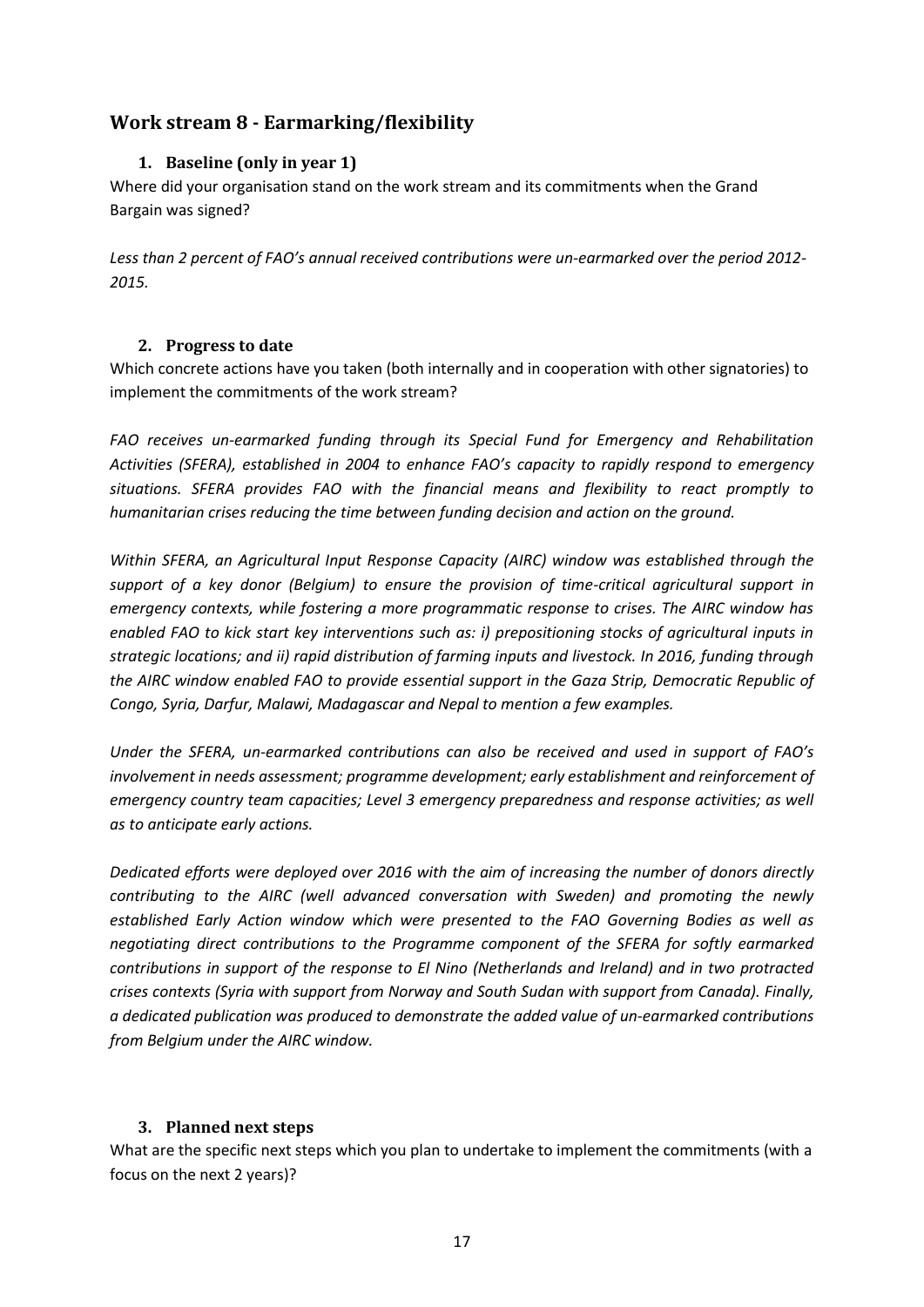*At global level, the above advocacy efforts will be amplified with selected key donors. Specific credit will be attributed to donors making un-earmarked contribution in the SFERA reports submitted to FAO governing bodies on a yearly basis.*

*At country level, the development of multi-year resilience strategies will also be further promoted and dialogue with donors will be pursued to mobilise un-earmarked resources in support of resilience country programmes.*

## <span id="page-17-0"></span>**4. Efficiency gains (optional for year 1)**

Please indicate, qualitatively, efficiency gains associated with implementation of GB commitments and how they have benefitted your organisation and beneficiaries.

*Most of the poor and hungry depend on renewable natural resources for their livelihoods. These natural resource-based livelihoods are most affected by natural hazards, transboundary pests and diseases, socio-economic shocks, conflict and protracted crises, making smallholder farmers, fishers and herders more vulnerable to shocks.* 

*During a crisis, many productive assets such as seeds, livestock and fishing gear are lost. FAO's first priority is to help affected farming families produce their own food, rebuild their lives and livelihoods as quickly as possible while strengthening their resilience.* 

When effective agriculture-based response is delayed, communities suffer a domino effect of further *losses that plunge them deeper into poverty and reliance on external aid.*

*Accordingly, un-earmarked contributions to SFERA ensure:*

- *Rapid and effective agricultural assistance thanks to the quick release of funding within a few days after a disaster, even before official resource partner agreements are finalized.*
- *Strategic programme support to formulate resilience building response.*
- *Quick capacity recovery of crisis-affected populations through rapid agricultural input delivery to restore food production and stabilize livelihoods.*
- *Increased cost-effectiveness by reducing time and transaction costs for all stakeholders.*

## <span id="page-17-1"></span>**5. Good practices and lessons learned (optional for year 1)**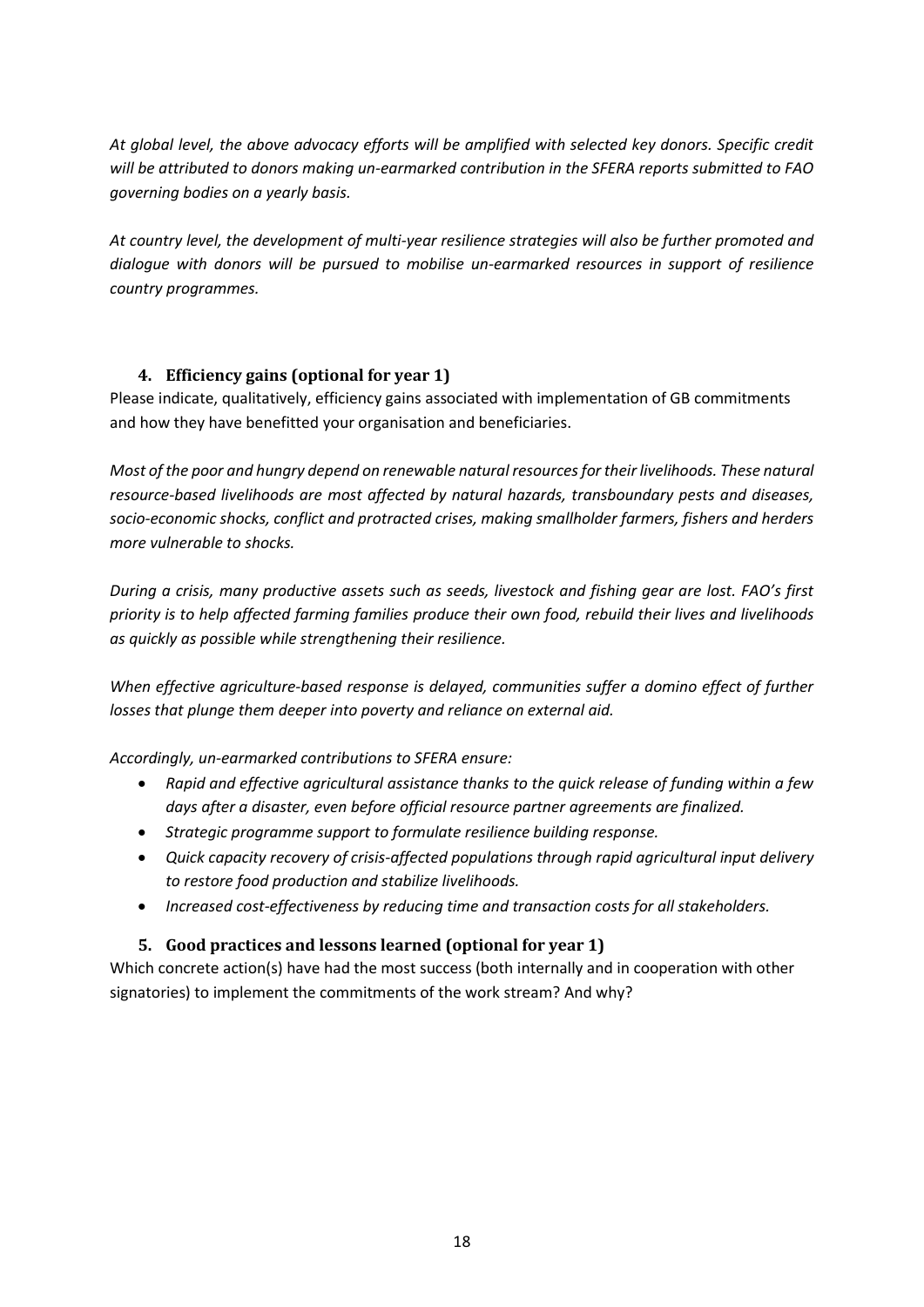# <span id="page-18-1"></span><span id="page-18-0"></span>**Work stream 9 – Reporting requirements**

## **1. Baseline (only in year 1)**

Where did your organisation stand on the work stream and its commitments when the Grand Bargain was signed?

*FAO fully identifies with the issues highlighted under the goal of "Harmonise and Simplify Reporting Requirements" and the commitments made under this heading. Clearly, the goals of "harmonization" and "simplification" will require significant coordination across donors and the recipient (of funds) organizations.*

## <span id="page-18-2"></span>**2. Progress to date**

Which concrete actions have you taken (both internally and in cooperation with other signatories) to implement the commitments of the work stream?

*FAO participates in the on-going discussions around this Grand Bargain work stream; Simplified and harmonised reporting requirements by their nature will require discussion and agreement across UN agencies, resource partners and NGOs. FAO will pursue these discussions in the context of the established structures within the United Nations System Chief Executives Board for Coordination (CEB).* 

*At the same FAO continues to encourage the adoption of standard financial reporting formats when discussing individual funding agreements with donors.* 

## <span id="page-18-3"></span>**3. Planned next steps**

What are the specific next steps which you plan to undertake to implement the commitments (with a focus on the next 2 years)?

*FAO participated in the Berlin workshop on 24 March 2017 where the piloting of the template 10+3 for narrative reporting will be tabled. This does not yet touch upon harmonizing financial reporting.*

*The issue of donor reporting will be discussed at the 29th Session of the Finance and Budget Network in June 2017.*

## <span id="page-18-4"></span>**4. Efficiency gains (optional for year 1)**

Please indicate, qualitatively, efficiency gains associated with implementation of GB commitments and how they have benefitted your organisation and beneficiaries.

## <span id="page-18-5"></span>**5. Good practices and lessons learned (optional for year 1)**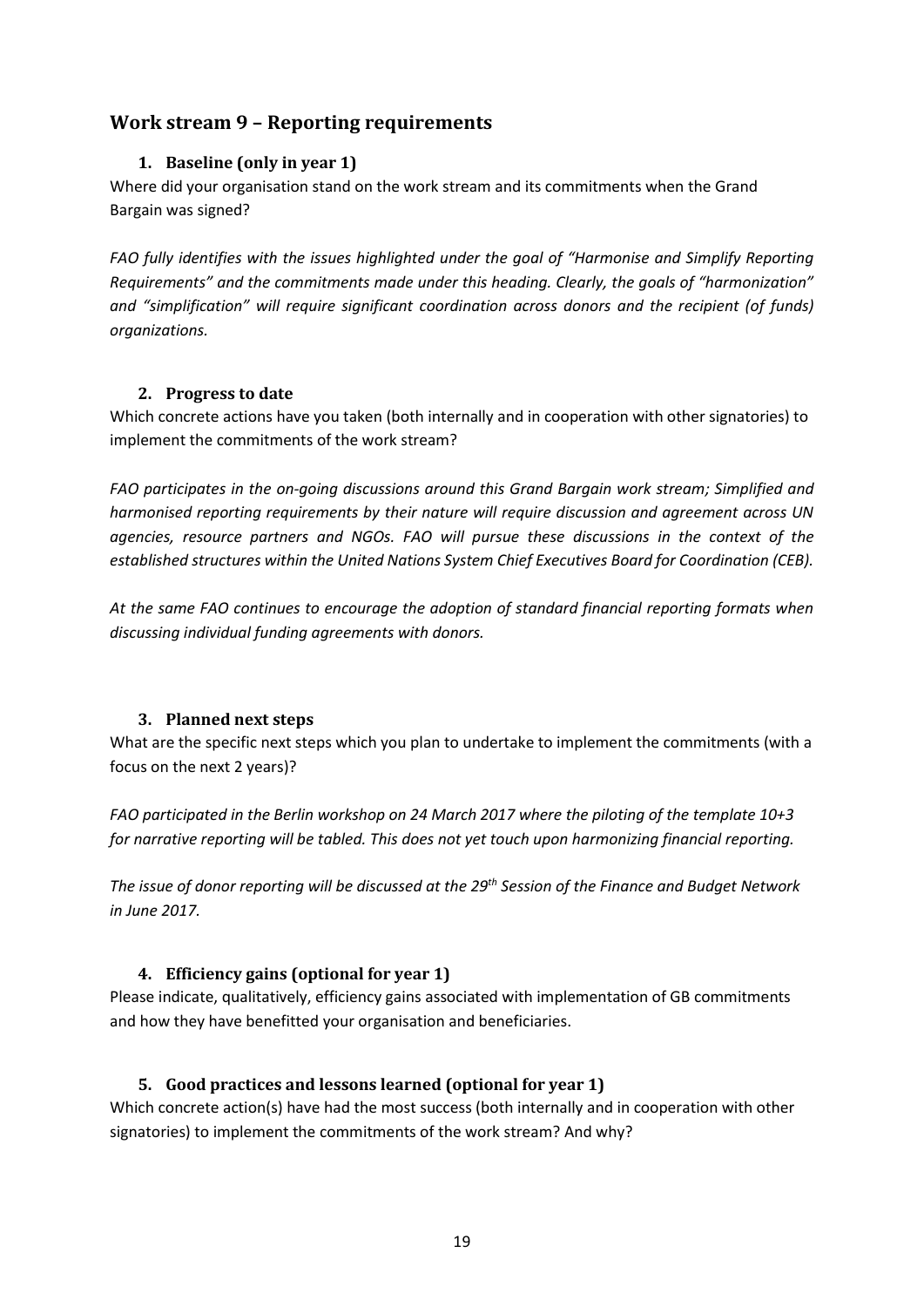# <span id="page-19-1"></span><span id="page-19-0"></span>**Work stream 10 – Humanitarian – Development engagement**

## **1. Baseline (only in year 1)**

Where did your organisation stand on the work stream and its commitments when the Grand Bargain was signed?

*A main focus of the Organization's Strategic Framework on building resilience is bridging the humanitarian-development and now peace nexus. The Organization is working towards strengthening the narrative and evidence base behind a common theory of change across humanitarian, development and peace nexus.*

#### <span id="page-19-2"></span>**2. Progress to date**

Which concrete actions have you taken (both internally and in cooperation with other signatories) to implement the commitments of the work stream?

*At the interagency level, FAO is an active partner both in the IASC Task Team on humanitariandevelopment nexus and the UNDG Transitions Working Group, both of which are working on systemwide guidance on joined up analysis, planning, programming and financing.* 

*At the Organizational level, FAO has been working on a resilience framework since 2008 that aims to bridge humanitarian and development work through its technical work in agriculture, food security and nutrition.*

*At the World Humanitarian Summit, eight UN agencies committed to a new way of working together. The new way of working is urgently needed because humanitarian needs have risen to levels not seen since the end of World War II. These people will be left far behind in achieving the SDGs unless urgent action is taken. These crises have become more protracted, lasting seven years on average with 89 percent of humanitarian resources spent on crises lasting more than 3 years. Conflict has become a very significant driver (over 80 percent) as well as another significant constraint to reaching the SDGs.*

*For FAO, resilience is a unifying concept that could help the international system to translate a very high/strategic outcome into a concrete deliverable that actually will change the needs of specific populations in protracted situations. The concept brings together the short, medium and long term perspectives of the different communities of actors and promotes the use of these differing approaches in a layered manner, not excluding any actor. In this regard, FAO together with Rome based partners , WFP and IFAD, have been working on various framing documents to coordinate action in the field of agriculture, food security and nutrition to bridge humanitarian, development and investment actions in areas of protracted crises. The below are examples of this work, with in some cases is being undertaken within the framework of the Committee on World Food Security.* 

*- The endorsement of the CFS-FFA - <http://www.fao.org/3/a-bc852e.pdf> which is the Committee on World Food Security (CFS) Framework for Action for Food Security and Nutrition in Protracted Crises (CFS-FFA, the Framework). The objective of this framework is to improve the food security and nutrition of populations affected by, or at risk of, protracted crises by addressing critical manifestations and building resilience; adapting to specific challenges; and contributing to addressing underlying causes.* 

*- The development of Guidance Notes supporting operationalization of the CFS-FFA on a number of*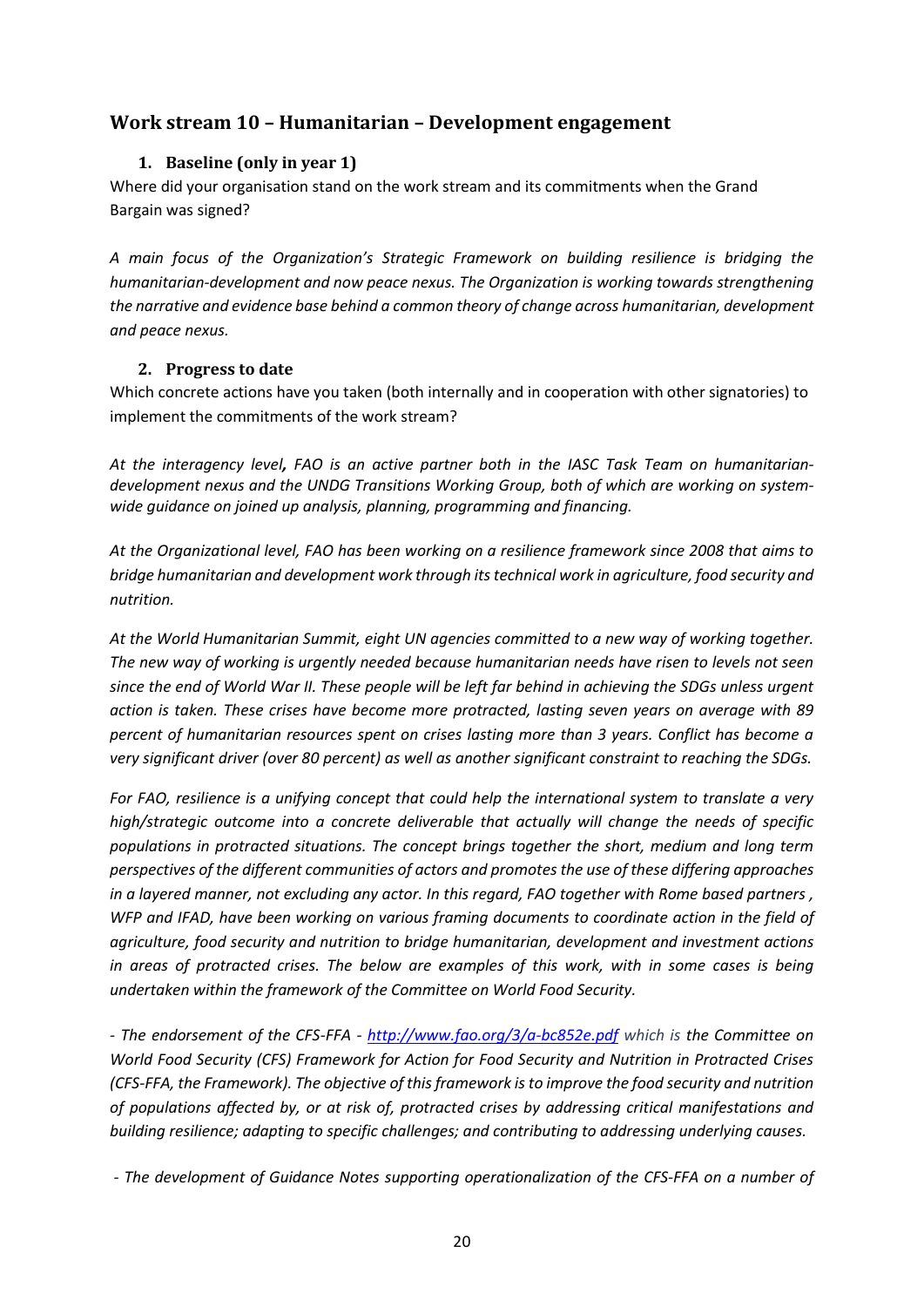*thematic areas including on Gender; Information and analysis; Fuel and energy; and Social protection in protracted crises. Others include on Land; Livestock; Distress migration and youth; and Nutrition.*

*- Funded by CIDA, the joint Rome-based Agencies' Resilience Initiative (2017-2021) in the Democratic Republic of Congo, the Niger and Somalia will allow to address the root causes of vulnerability related to food insecurity and malnutrition in three different contexts of protracted fragility and crisis. The specific resilience tools and approaches of FAO, IFAD and WFP will be aligned and integrated to maximize the synergies and eventually the impacts of the programme on nutrition, responsible governance of natural resources, food supply and sustainable agricultural production.*

*- FAO is using a modified version of the PDNA in Syria and intend to use the same approach in Iraq. The overall PDNA approach can be found at:*

*[https://www.dropbox.com/sh/jkupa570iwbah05/AADbloxxifh9akRKRQwvQvt2a?dl=0.](https://www.dropbox.com/sh/jkupa570iwbah05/AADbloxxifh9akRKRQwvQvt2a?dl=0)* 

*The innovations the Organization has made in Syria are: Estimation of damage and loss from a protracted six-year crisis at sub-national (Governorate) level. Normally, PDNA is used for estimating damage and loss from a sudden onset natural disaster and results are presented at national level only. Modifying to a longer time period and a sub-national level is important for understanding the impact of protracted crisis which is long in duration and normally geographically diverse. Inclusion of household and community level results to capture the impact of the crisis on livelihoods. The household level survey is designed to generate estimates with 95 percent confidence at Governorate level. The household level is not normally included systematically in PDNA and certainly not through a statistically representative sample. By combining the household level with the macro (Governorate) level, we can generate a deeper picture of the impact of crisis, which will inform targeting and programming in general.*

*In addition, FAO has been developing a Resilience Index Measurement Analysis (RIMA) [http://www.fao.org/3/a-i5298e.pdf.](http://www.fao.org/3/a-i5298e.pdf) FAO has been at the forefront of efforts to measure the resilience capacity of people to food insecurity and the effectiveness of resilience strengthening interventions. In this framework, FAO has pioneered the development and the use of Resilience Index Measurement and Analysis (RIMA). RIMA is an innovative quantitative approach that allowsto explain why and how some households cope with shocks and stressors better than others do. The first version of RIMA has been technically improved based on its application in 10 countries.*

#### <span id="page-20-0"></span>**3. Planned next steps**

What are the specific next steps which you plan to undertake to implement the commitments (with a focus on the next 2 years)?

*FAO has embedded its commitments in the Organization's Medium Term Planning Results Framework (2018-2021). In the MTP, three major areas of work have been identified, with four mutually reinforcing outcomes. All Grand Bargain commitments have been mapped against these four outcomes as have the WHS commitments made by the Organization. These commitments are in fact in support of FAO's Resilience framework, using as an entry point, the resilience concept to link shorter term emergency work with longer term development work, also illustrating the necessary shift from emergency crisis response to preventive and proactive anticipatory measures.*